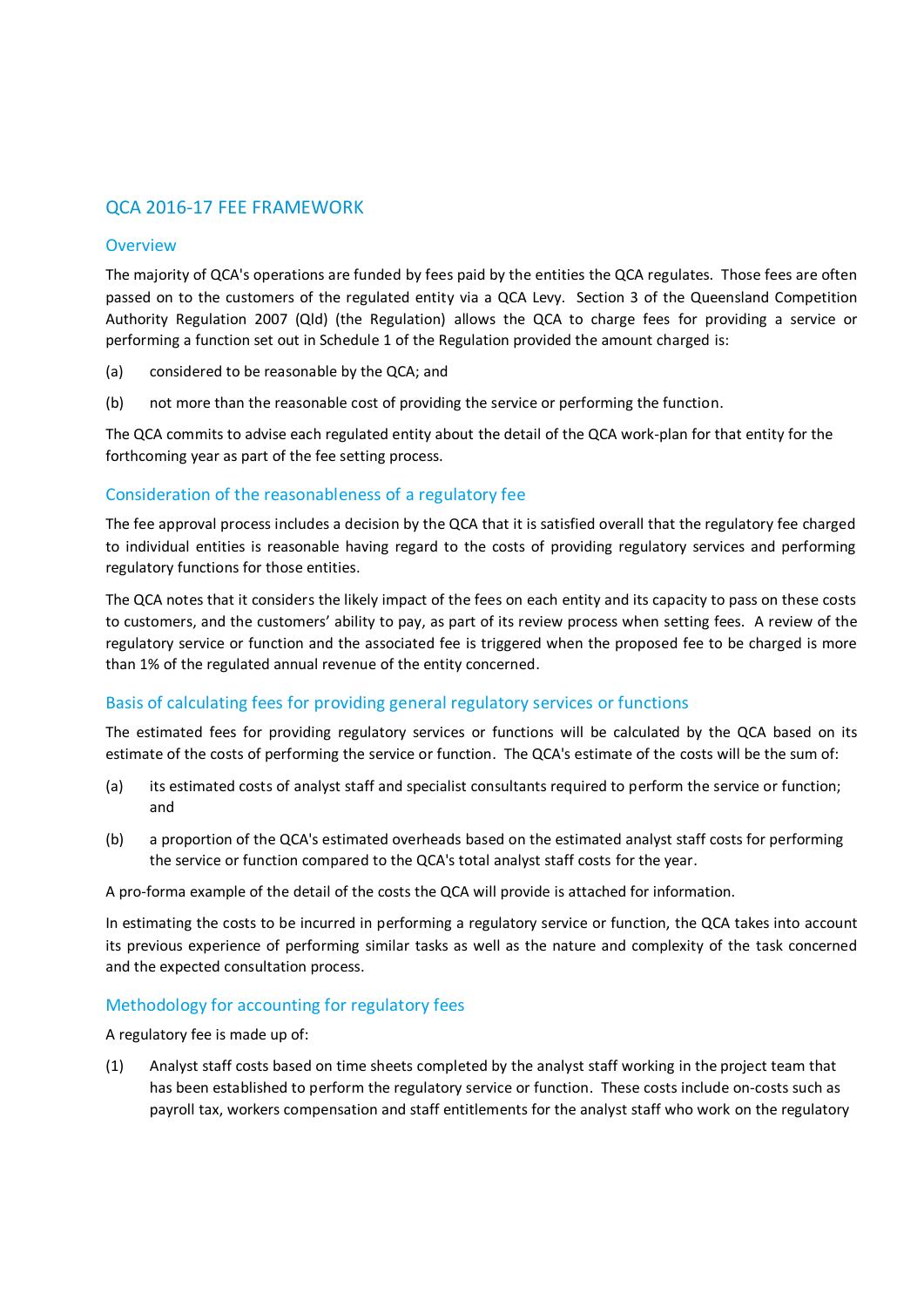service or function. The QCA has an internal Cost Allocation Model that it uses for allocating analyst staff costs to the relevant regulatory service or function.

- (2) Actual consultancy costs associated with the performance of the regulatory service or function. These costs include legal costs, the costs of seeking advice from professionals such as engineers and technical advice related to the service or function.
- (3) A percentage of the QCA's total overheads for the period. These costs include:
	- (a) Board costs—which includes the remuneration costs of the Members of the QCA who are required to consider and make decisions in respect of regulatory services and functions;
	- (b) Executive and Corporate Services salaries—which includes the salary costs of the executive and corporate services staff who support the work of the QCA;
	- (c) "on-costs"—which includes payroll tax, workers compensation and staff entitlements for the above staff who support the work of the QCA;
	- (d) occupancy costs—which includes rental payments for the QCA's premises, required for QCA staff and Members; and
	- (e) general administration costs—which includes general office operations costs supporting the work of the QCA and Members.

The QCA considers the Board and Executive and Corporate services are fundamental and fixed elements of the QCA, required for the QCA to perform its regulatory functions. The Board is responsible for the decisions of the QCA but is remunerated on a fixed basis. The Executive and Corporate Services staff are responsible for the overall management of the work of the QCA, but are not engaged for the specific project. Neither the Board Members nor the Executive and Corporate Service staff account for their time on a project-specific basis, and it would be artificial to do so. The QCA could not perform the regulatory services and functions without the Board and the Executive and Corporate Services staff.

The QCA considers that allocation of overhead costs across all functions performed by the QCA in proportion to the costs of analyst staff required to perform each function is an appropriate and reasonable way to allocate and recover the costs of providing regulatory services and functions. Overheads are reviewed by the QCA and where, in the reasonable opinion of the QCA, amounts are not reasonable to be included in regulatory fees these costs are excluded from the overhead costs charged to regulated entities.

The QCA retains internal auditors BDO to review the application of the fee framework and associated costing model each year. The QCA will expand the scope of the audit of the 2016-17 year to include sample-based testing of the costs charged to individual regulatory services or functions. A redacted version of the audit report will be published on the QCA website.

## Setting regulatory fees in advance

The QCA considers that it is open to it to set a fee for services to be provided or functions to be performed and that the QCA Act and Regulation do not require that a fee only be set in arrears, i.e. for services which have already been performed. The relevant legal requirements for a QCA regulatory fee are the two limbs in the QCA Regulation. The QCA sets a regulatory fee subject to it being satisfied that the fee will be no more than the actual cost of providing the regulatory service or function. It does that by making a conservative estimate of the costs in advance and then reconciling that estimate against actual costs in arrears. In the normal course, the QCA expects the actual costs will be more than the estimated costs. If the actual costs are expected to exceed the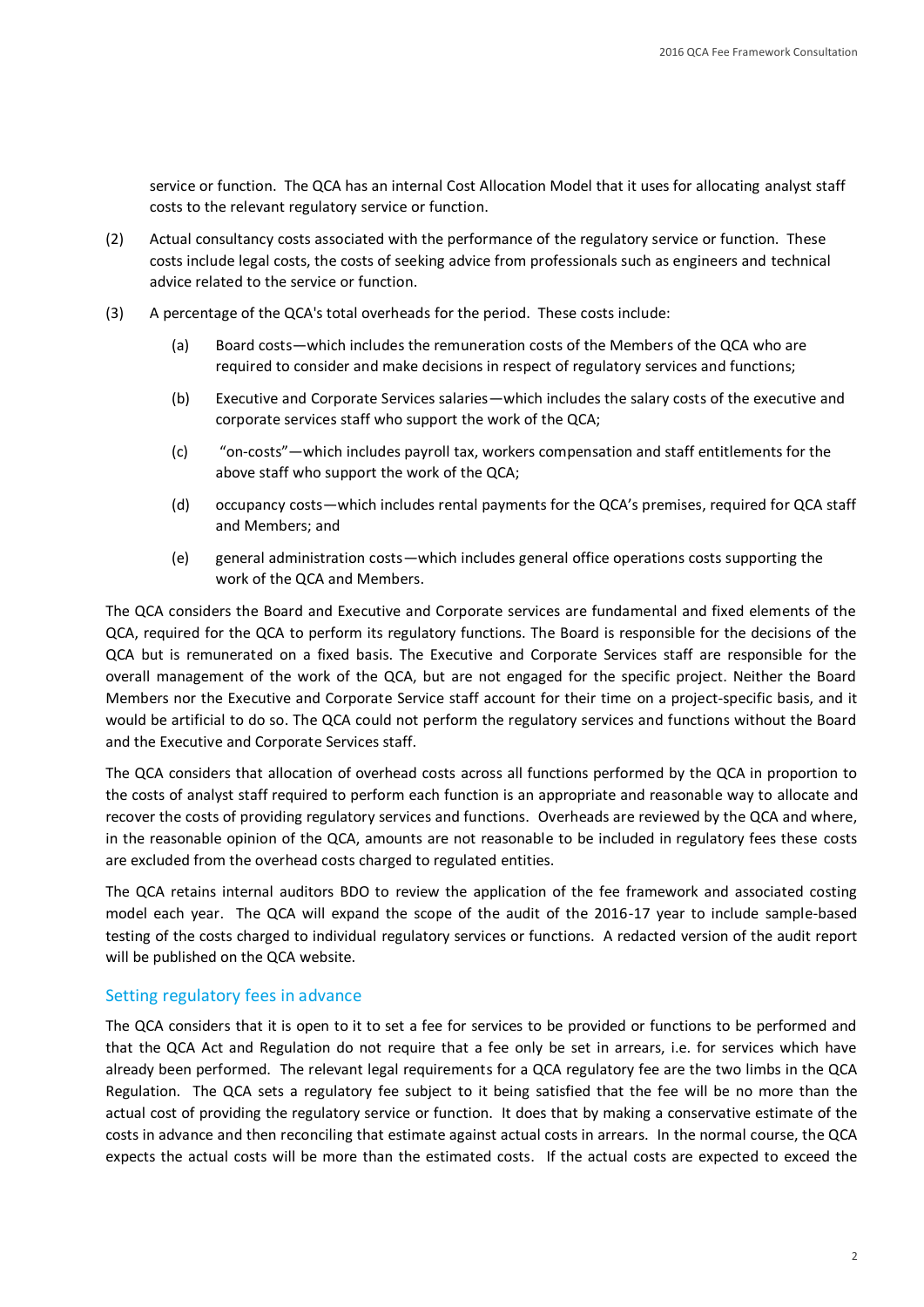estimated fee by more than 15%, the QCA will notify the regulated entity as soon as practicable and provide a revised estimate of the expected costs to the end of the financial year including the assumptions used in this revised estimate.

### Reconciliation and Settlement of under and over recoveries of Fees

The QCA will undertake a reconciliation of actual versus estimated costs at year end, as part of its end-of-year financial reporting. To the extent actual costs are higher or lower than estimated costs the QCA will make an end of year adjustment to the fee in accordance with the mechanism described in this section.

In the event the actual cost of delivering the service or function is higher than the estimated fees charged that financial year, the under-recovery will be charged in October of the following financial year after the accounts for the financial year just ended have been audited.

In the event the actual cost of delivering the services is lower than the estimated fees charged for that financial year, the over-recovery will be paid (or with the agreement of the regulated entity netted against the next year's fees) in October of the following financial year after the accounts for the financial year just ended have been audited.

The QCA may enter into agreements to receive under-recoveries over a longer time period where the underrecovery is a material amount and payment in full in October or November of the relevant year would result in hardship for the regulated entity or its customers. Any such agreement will include compensating the QCA for the time value of money.

### Apportionment of fees to particular sectors

#### *Retail electricity*

Consistent with the way the QCA has applied fees to electricity retailers in previous years, the annual fee applied from 1 July 2016 will be based on each retailer's estimated share of total customers. For administrative convenience, no fee is proposed to be charged to retailers with less than 1000 customers. Market shares will be reviewed annually.

If regulatory reviews are confined to a specific geographic area, fees will be charged to those retailers operating in that geographic area (e.g. fees for a review of electricity prices for customers outside of SEQ would be predominately charged to Ergon Energy Queensland as the largest retailer in this area).

In the event that a retailer is acquired by or merged with another retailer, the obligation to pay regulatory fees in respect of the acquired/merged retailer will transfer to the acquiring/merging retailer.

#### *Electricity distribution*

As has been the case in the past, it is proposed that the fee charged to electricity distributors will be apportioned equally between Ergon Energy and Energex. In the event that the Government election commitment to merge Ergon Energy and Energex proceeds, this allocation will no longer be required.

#### *Retail water in Southeast Queensland*

The apportionment of the costs of regulation across the water retailers in Southeast Queensland (SEQ) will be determined when the regulatory service or function to be performed by the QCA has been settled. The QCA will consult with Unitywater, Queensland Urban Utilities, Redland City Council, Gold Coast City Council and Logan City Council when the regulatory framework for the water industry in SEQ is determined.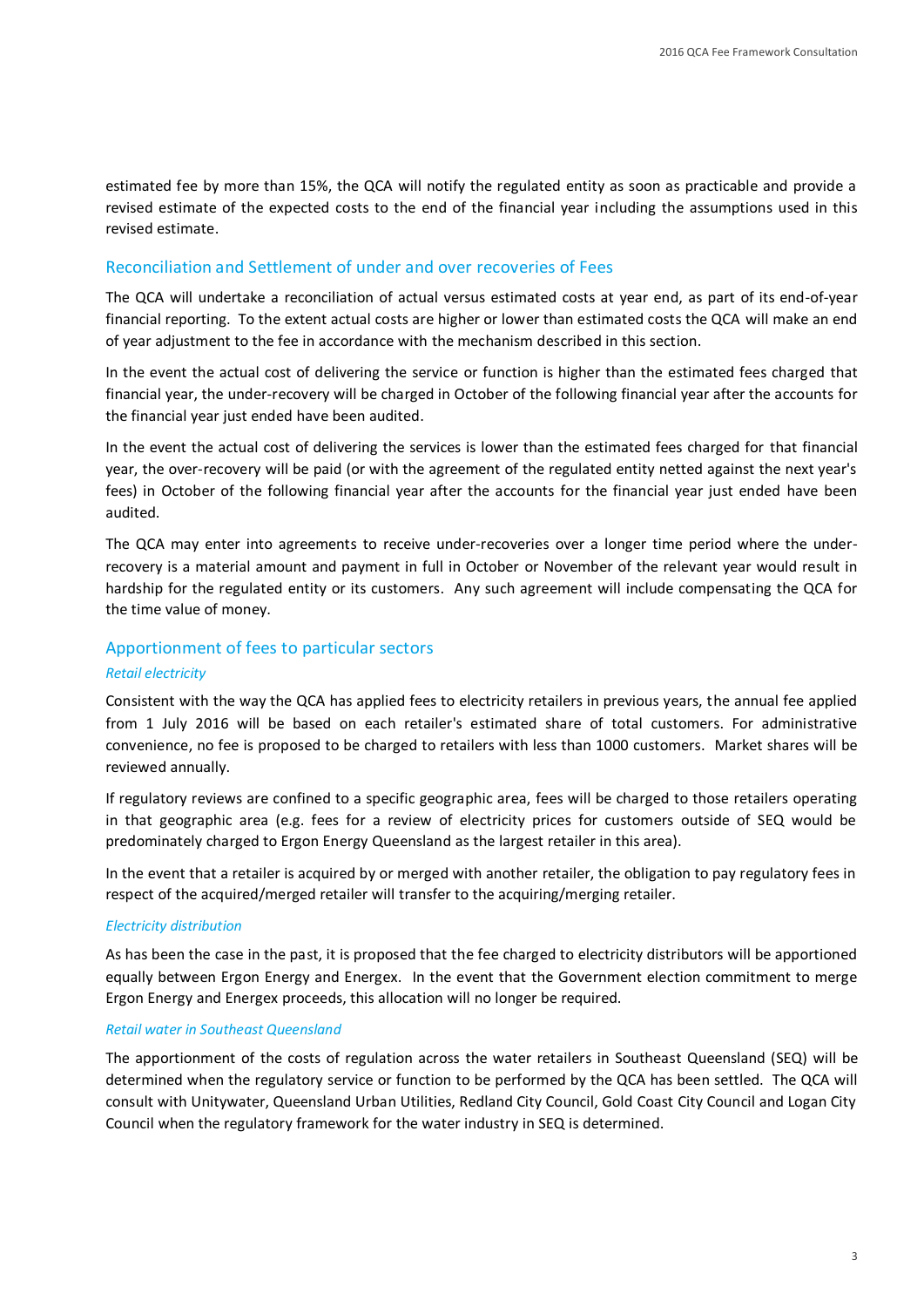## Pass-through of fees via a QCA Levy

All fees charged in respect of general regulatory services or functions will be eligible for pass-through to customers, via a QCA Levy, wherever the QCA has responsibility for these pass-throughs. Approval of a QCA Levy is the subject of a separate approval process triggered by an application from the regulated entity concerned.

## Additional fees

Some regulatory services cannot be anticipated in advance because the provision of the service is not foreseen. Where an unforeseen service or function is required or requested the QCA will apply the same processes set out in this document to the setting of fees for the service or function in question.

## Payment Schedule

Estimated fees for the 2016-17 financial year will be invoiced quarterly in advance. 2016-17 over/underrecoveries will be paid/invoiced in October 2017.